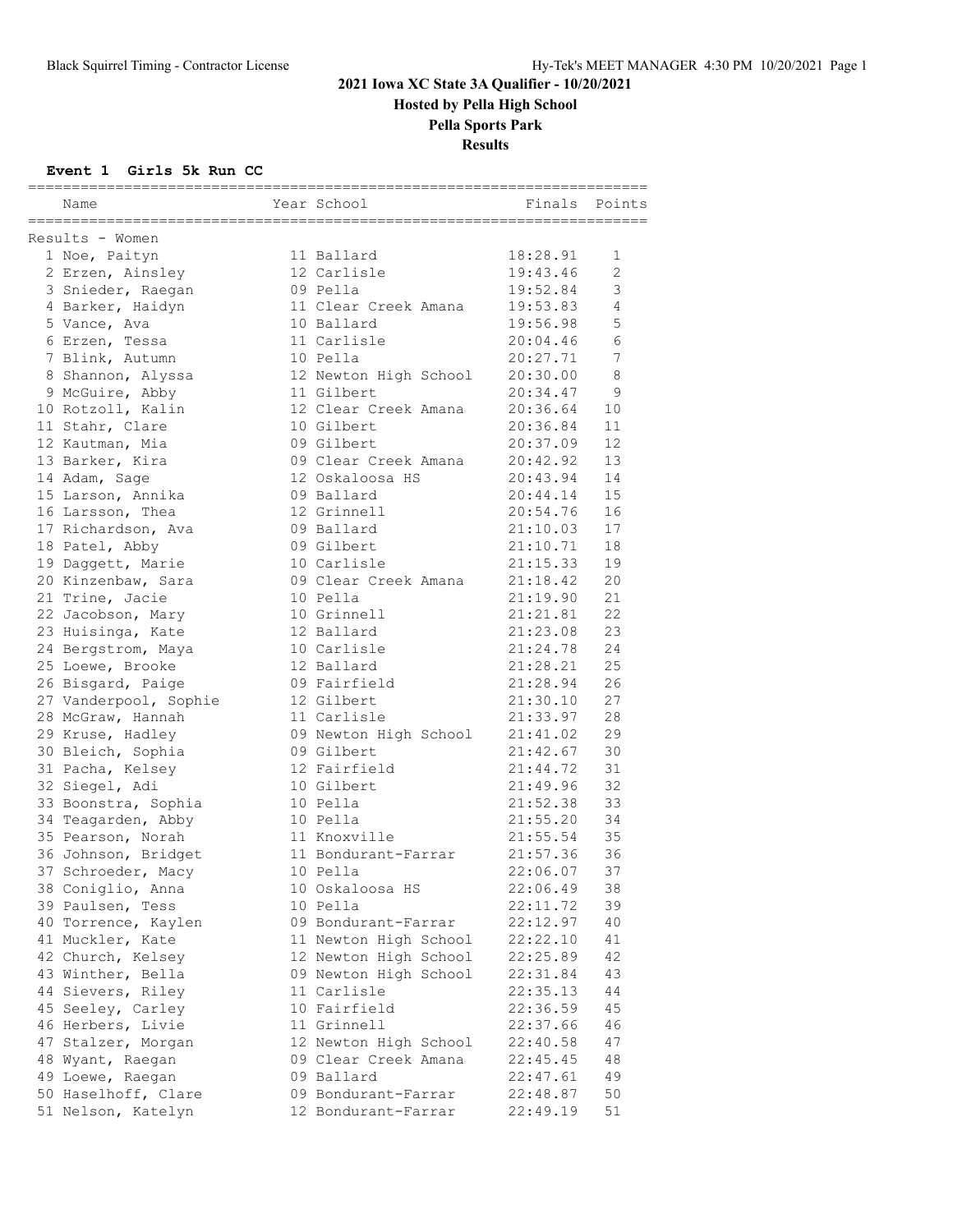**Hosted by Pella High School**

### **Pella Sports Park**

#### **Results**

#### **....Event 1 Girls 5k Run CC**

| 52 Allan, Avery           | 11 Clear Creek Amana  | 22:55.91 | 52 |
|---------------------------|-----------------------|----------|----|
| 53 Kennedy, Laker         | 11 Bondurant-Farrar   | 23:11.24 | 53 |
| 54 Stodghill, Olivia      | 12 Oskaloosa HS       | 23:13.00 | 54 |
| 55 Olson, Olivia          | 10 Grinnell           | 23:14.62 | 55 |
| 56 Baker, Janae           | 10 Knoxville          | 23:15.28 | 56 |
| 57 Carter, Addi           | 12 Oskaloosa HS       | 23:18.78 | 57 |
| 58 Wells-Stout, Emmalee   | 09 Oskaloosa HS       | 23:21.62 | 58 |
| 59 Downs, Laura           | 11 Carlisle           | 23:30.65 | 59 |
| 60 Meislahn, Claire       | 09 Bondurant-Farrar   | 23:35.52 | 60 |
| 61 Berger, Payton         | 10 Bondurant-Farrar   | 23:37.36 | 61 |
| 62 Thompson, Aubrey       | 09 Nevada             | 23:37.67 | 62 |
| 63 Perez-Valentin, Judith | 09 Grinnell           | 23:45.13 | 63 |
| 64 Kounkel, Allie         | 12 Clear Creek Amana  | 23:46.07 | 64 |
| 65 Collins, Natalie       | 10 Knoxville          | 23:47.04 | 65 |
| 66 Bloomquist, Malena     | 10 Fairfield          | 23:51.86 | 66 |
| 67 Adam, Evie             | 10 Oskaloosa HS       | 23:58.12 | 67 |
| 68 Vanderhayden, Ava      | 09 Nevada             | 23:59.09 | 68 |
| 69 Borwick, Tessa         | 12 Nevada             | 24:03.32 | 69 |
| 70 Kraemer, Makenzie      | 11 Fairfield          | 24:18.58 | 70 |
| 71 Buttell, Anna          | 10 Knoxville          | 24:27.31 | 71 |
| 72 Sander, Laura          | 12 Newton High School | 24:37.54 | 72 |
| 73 Anderson, Avery        | 09 Nevada             | 24:39.93 | 73 |
| 74 Forrest, Grace         | 09 Fairfield          | 24:40.75 | 74 |
| 75 Wood, Harleigh         | 12 Grinnell           | 24:52.68 | 75 |
| 76 Coniglio, Faith        | 09 Oskaloosa HS       | 25:04.12 | 76 |
| 77 Roozeboom, Faith       | 10 Knoxville          | 25:08.62 | 77 |
| 78 Strovers, Madison      | SR Grinnell           | 25:40.32 | 78 |
| 79 Skaggs, Savannah       | 12 Nevada             | 25:54.99 | 79 |
| 80 Crain, Briar           | 12 Nevada             | 26:03.72 | 80 |
| 81 Maasdam, Olivia        | 12 Knoxville          | 26:53.20 | 81 |
| 82 Kincaid, Kenzie        | 12 Knoxville          | 27:51.67 | 82 |
| -- Perry, Heather         | 12 Newton High School | DNF      |    |
| -- Nook, Lauren           | 09 Newton High School | DNF      |    |
| -- Anderson, Evelyn       | 09 Nevada             | DNF      |    |
|                           |                       |          |    |

#### Team Scores

| Rank Team              |            | Total |               | $1 \t2 \t3$ |      | 4               | 5  | $*6$  | $*7$ | $*8$ | $*9$ |
|------------------------|------------|-------|---------------|-------------|------|-----------------|----|-------|------|------|------|
| Results - Women        |            |       |               |             |      |                 |    |       |      |      |      |
| 1 Ballard              |            | 61    |               |             |      | 1 5 15 17 23 25 |    |       | 49   |      |      |
| Total Time: 1:41:43.15 |            |       |               |             |      |                 |    |       |      |      |      |
| Average:               | 20:20.63   |       |               |             |      |                 |    |       |      |      |      |
| 2 Gilbert              |            | 77    | 9             | 11 12 18    |      |                 | 27 | 30 32 |      |      |      |
| Total Time: 1:44:29.21 |            |       |               |             |      |                 |    |       |      |      |      |
| Average:               | 20:53.85   |       |               |             |      |                 |    |       |      |      |      |
| 3 Carlisle             |            | 79    | $\mathcal{L}$ |             | 6 19 | 24              | 28 | 44    | 59   |      |      |
| Total Time:            | 1:44:02.00 |       |               |             |      |                 |    |       |      |      |      |
| Average:               | 20:48.40   |       |               |             |      |                 |    |       |      |      |      |
|                        |            |       |               |             |      |                 |    |       |      |      |      |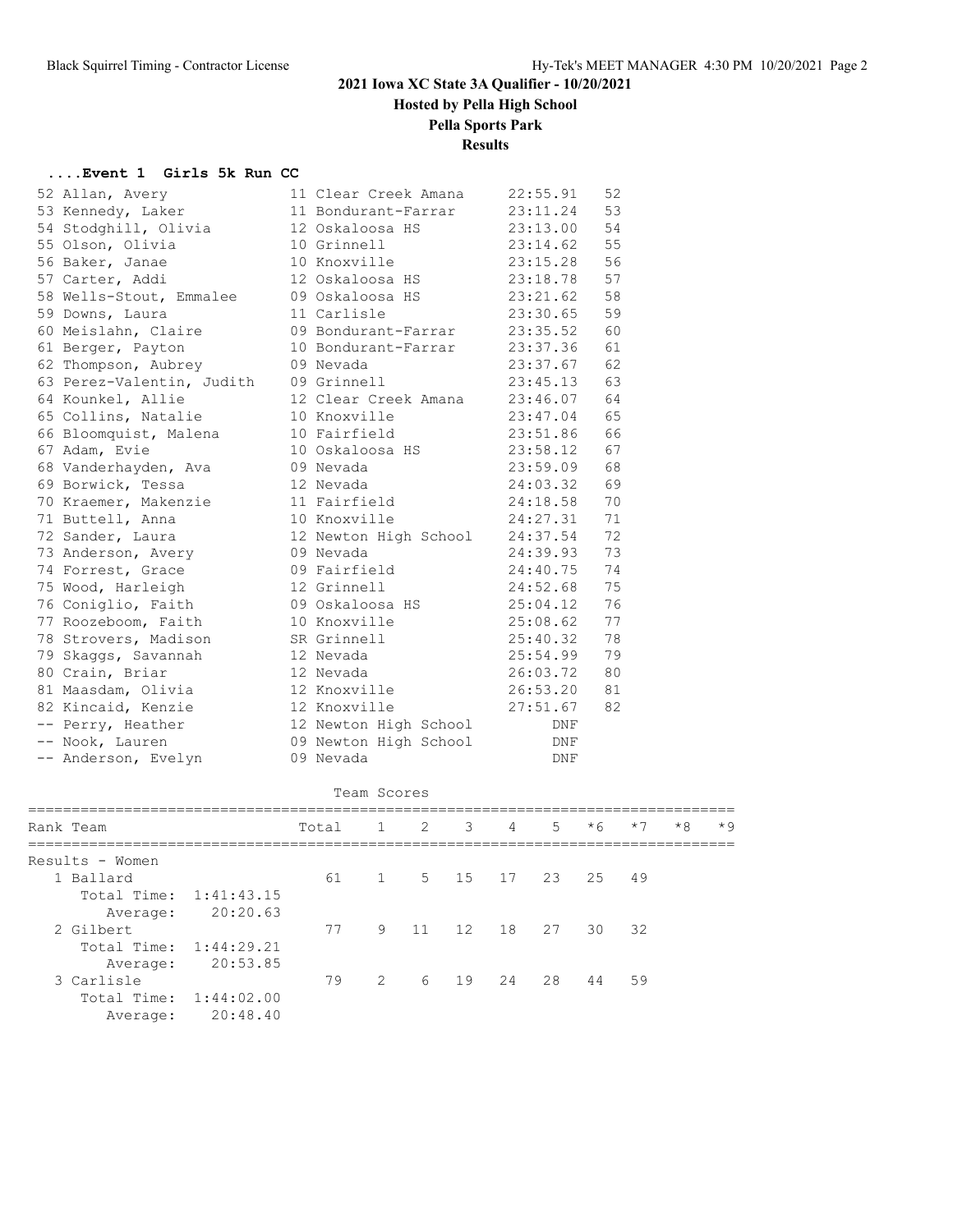**Hosted by Pella High School**

### **Pella Sports Park**

**Results**

| Event 1 Girls 5k Run CC   |     |                 |                |    |    |    |    |    |
|---------------------------|-----|-----------------|----------------|----|----|----|----|----|
| 4 Clear Creek Amana       | 95  | $4\overline{ }$ | 10             | 13 | 20 | 48 | 52 | 64 |
| Total Time: 1:45:17.26    |     |                 |                |    |    |    |    |    |
| 21:03.46<br>Average:      |     |                 |                |    |    |    |    |    |
| 5 Pella                   | 98  | 3               | $7\phantom{.}$ | 21 | 33 | 34 | 37 | 39 |
| Total Time: 1:45:28.03    |     |                 |                |    |    |    |    |    |
| 21:05.61<br>Average:      |     |                 |                |    |    |    |    |    |
| 6 Newton High School      | 163 | 8               | 29             | 41 | 42 | 43 | 47 | 72 |
| Total Time:<br>1:49:30.85 |     |                 |                |    |    |    |    |    |
| 21:54.17<br>Average:      |     |                 |                |    |    |    |    |    |
| 7 Grinnell                | 202 | 16              | 22             | 46 | 55 | 63 | 75 | 78 |
| Total Time: 1:51:53.98    |     |                 |                |    |    |    |    |    |
| 22:22.80<br>Average:      |     |                 |                |    |    |    |    |    |
| 8 Oskaloosa HS            | 221 | 14              | 38             | 54 | 57 | 58 | 67 | 76 |
| 1:52:43.83<br>Total Time: |     |                 |                |    |    |    |    |    |
| 22:32.77<br>Average:      |     |                 |                |    |    |    |    |    |
| 9 Bondurant-Farrar        | 230 | 36              | 40             | 50 | 51 | 53 | 60 | 61 |
| Total Time:<br>1:52:59.63 |     |                 |                |    |    |    |    |    |
| 22:35.93<br>Average:      |     |                 |                |    |    |    |    |    |
| 10 Fairfield              | 238 | 26              | 31             | 45 | 66 | 70 | 74 |    |
| Total Time:<br>1:54:00.69 |     |                 |                |    |    |    |    |    |
| 22:48.14<br>Average:      |     |                 |                |    |    |    |    |    |
| 11 Knoxville              | 304 | 35              | 56             | 65 | 71 | 77 | 81 | 82 |
| Total Time:<br>1:58:33.80 |     |                 |                |    |    |    |    |    |
| 23:42.76<br>Average:      |     |                 |                |    |    |    |    |    |
| 12 Nevada                 | 351 | 62              | 68             | 69 | 73 | 79 | 80 |    |
| Total Time: 2:02:15.00    |     |                 |                |    |    |    |    |    |
| 24:27.00<br>Average:      |     |                 |                |    |    |    |    |    |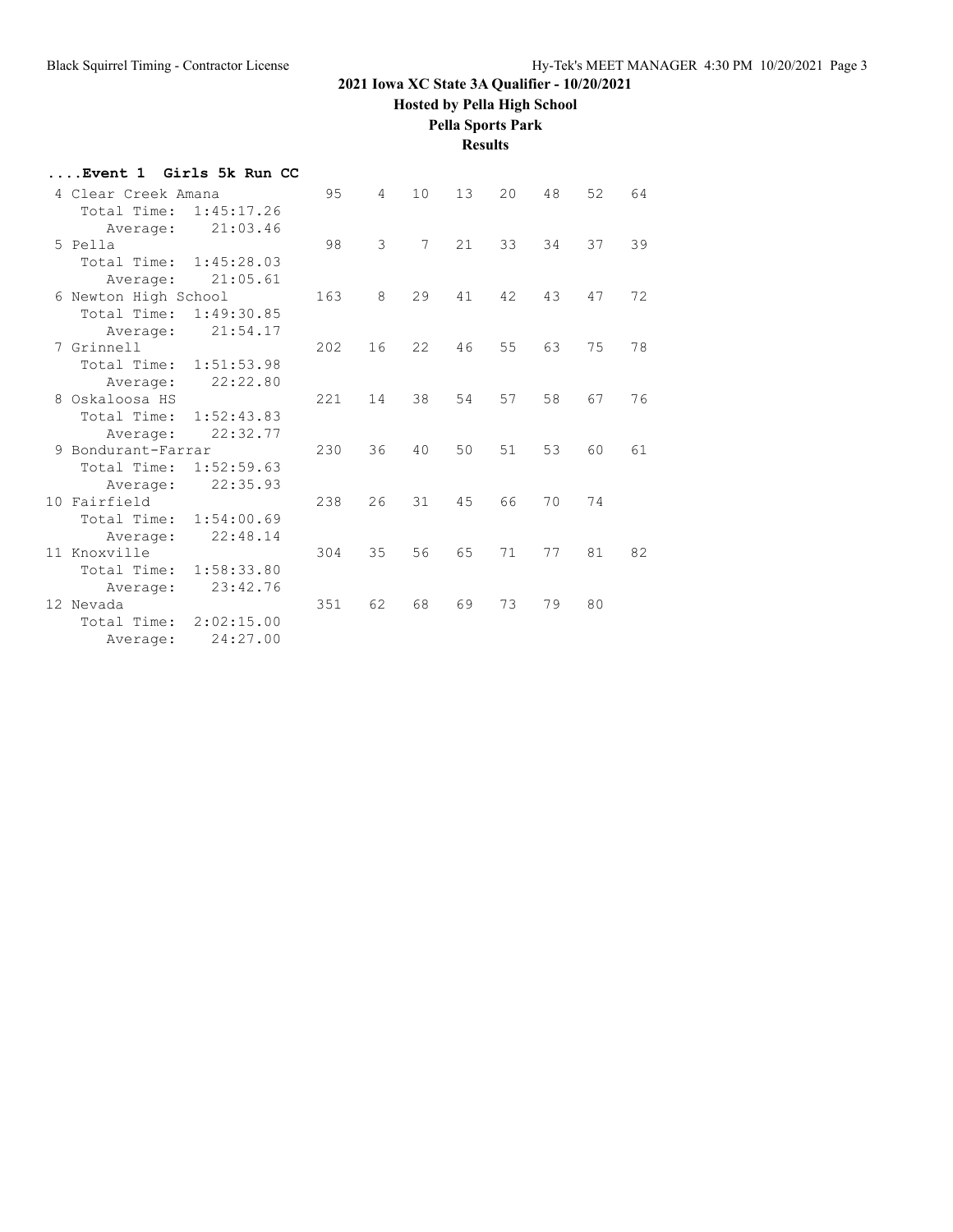Hosted by Pella High School

# Pella Sports Park

Results

## Event 2 Boys 5k Run CC

|                                            | Year School              | ====<br>Finals       | Points         |
|--------------------------------------------|--------------------------|----------------------|----------------|
| Name                                       |                          |                      |                |
| Results - Men                              |                          |                      |                |
| 1 Mace-Maynard, Jackson                    | 12 Newton High School    | 16:21.34             | 1              |
| 2 Lauman, Chase                            | 11 Pella                 | 16:32.36             | $\overline{c}$ |
| 3 DeRonde, Patrick                         | 12 Oskaloosa HS          | 16:48.40             | 3              |
| 4 Hatfield, Tad                            | 12 Gilbert               | 17:04.29             | 4              |
| 5 Wittenberg, Josiah                       | 12 Pella                 | 17:11.95             | 5              |
| 6 Conner, Jonas                            | 11 Grinnell              | 17:12.85             | 6              |
| 7 Gach, Chase                              | 10 Carlisle              | 17:14.28             | 7              |
| 8 Garton, Treycen                          | 12 Newton High School    | 17:14.53             | $\,8\,$        |
| 9 Menninga, Landon                         | 10 Newton High School    | 17:15.89             | 9              |
| 10 Zillyette, Gavin                        | 12 Clear Creek Amana     | 17:19.91             | 10             |
| 11 Lopez, Akira                            | 12 Pella                 | 17:24.79             | 11             |
| 12 Walraven, Seth                          | 12 Knoxville             | 17:26.50             | 12             |
| 13 Freeman, Owen                           | 11 Nevada                | 17:28.62             | 13             |
| 14 Kessler, Brayden                        | 12 Carlisle              | 17:29.05             | 14             |
| 15 Van Veen, Gavin                         | 11 Fairfield             | 17:29.78             | 15             |
| 16 Hilsman, Brock                          | 09 Clear Creek Amana     | 17:31.86             | 16             |
| 17 Benefiel, Mattix                        | 10 Carlisle              | 17:32.01             | 17             |
| 18 Mueller, Zain                           | 10 Gilbert               | 17:34.17             | 18             |
| 19 Browne, Kaiden                          | 09 Pella                 | 17:35.88             | 19             |
| 20 Turner, Cutler                          | 12 Pella                 | 17:36.10             | 20             |
| 21 Streeter, Zach                          | 10 Carlisle              | 17:39.25             | 21             |
| 22 Vander Waal, Nathan                     | 10 Pella<br>12 Fairfield | 17:40.61             | 22             |
| 23 Mickels, Kaidyn                         |                          | 17:43.35             | 23             |
| 24 Gillman, Gabe                           | 12 Grinnell              | 17:51.05             | 24<br>25       |
| 25 Vande Voort, Cooper<br>26 Ramsey, Mason | 11 Pella<br>12 Carlisle  | 17:51.28<br>17:56.64 | 26             |
| 27 Howard, Logan                           | 11 Carlisle              | 18:00.11             | 27             |
| 28 Barber, Emmett                          | 09 Gilbert               | 18:03.73             | 28             |
| 29 Kraehling, Harrison                     | 10 Gilbert               | 18:03.83             | 29             |
| 30 Pencook, Seth                           | 11 Ballard               | 18:04.04             | 30             |
| 31 McWhirter, Brady                        | 10 Fairfield             | 18:04.30             | 31             |
| 32 Harter, Rhett                           | 10 Nevada                | 18:08.23             | 32             |
| 33 Campbell, Aaron                         | 12 Grinnell              | 18:12.66             | 33             |
| 34 Brown, Kamden                           | 09 Carlisle              | 18:13.68             | 34             |
| 35 Beiner, Derek                           | 12 Newton High School    | 18:17.63             | 35             |
| 36 Eaton, Hayden                           | 12 Grinnell              | 18:18.96             | 36             |
| 37 Friedman, Leo                           | 11 Newton High School    | 18:23.18             | 37             |
| 38 Stadler, Peyton                         | 11 Clear Creek Amana     | 18:23.48             | 38             |
| 39 Kimm, Cameron                           | 11 Clear Creek Amana     | 18:25.62             | 39             |
| 40 Rhode, Brian                            | 09 Nevada                | 18:26.22             | 40             |
| 41 Payne, Trent                            | 11 Ballard               | 18:26.41             | 41             |
| 42 Holland, Carter                         | 10 Nevada                | 18:31.03             | 42             |
| 43 Steele, Rowan                           | 10 Nevada                | 18:36.82             | 43             |
| 44 Peterson, Reed                          | 10 Oskaloosa HS          | 18:40.63             | 44             |
| 45 Davis, Nyle                             | 09 Bondurant-Farrar      | 18:40.69             | 45             |
| 46 Jensen, Cash                            | 11 Clear Creek Amana     | 18:40.97             | 46             |
| 47 Jones, Kiran                            | 11 Grinnell              | 18:43.12             | 47             |
| 48 Hayes, Jamie                            | 10 Clear Creek Amana     | 18:43.21             | 48             |
| 49 Weber, Nolan                            | 11 Gilbert               | 18:45.54             | 49             |
| 50 Schloss, Jackson                        | 11 Clear Creek Amana     | 18:45.98             | 50             |
| 51 Smith, Jared                            | 11 Newton High School    | 18:54.13             | 51             |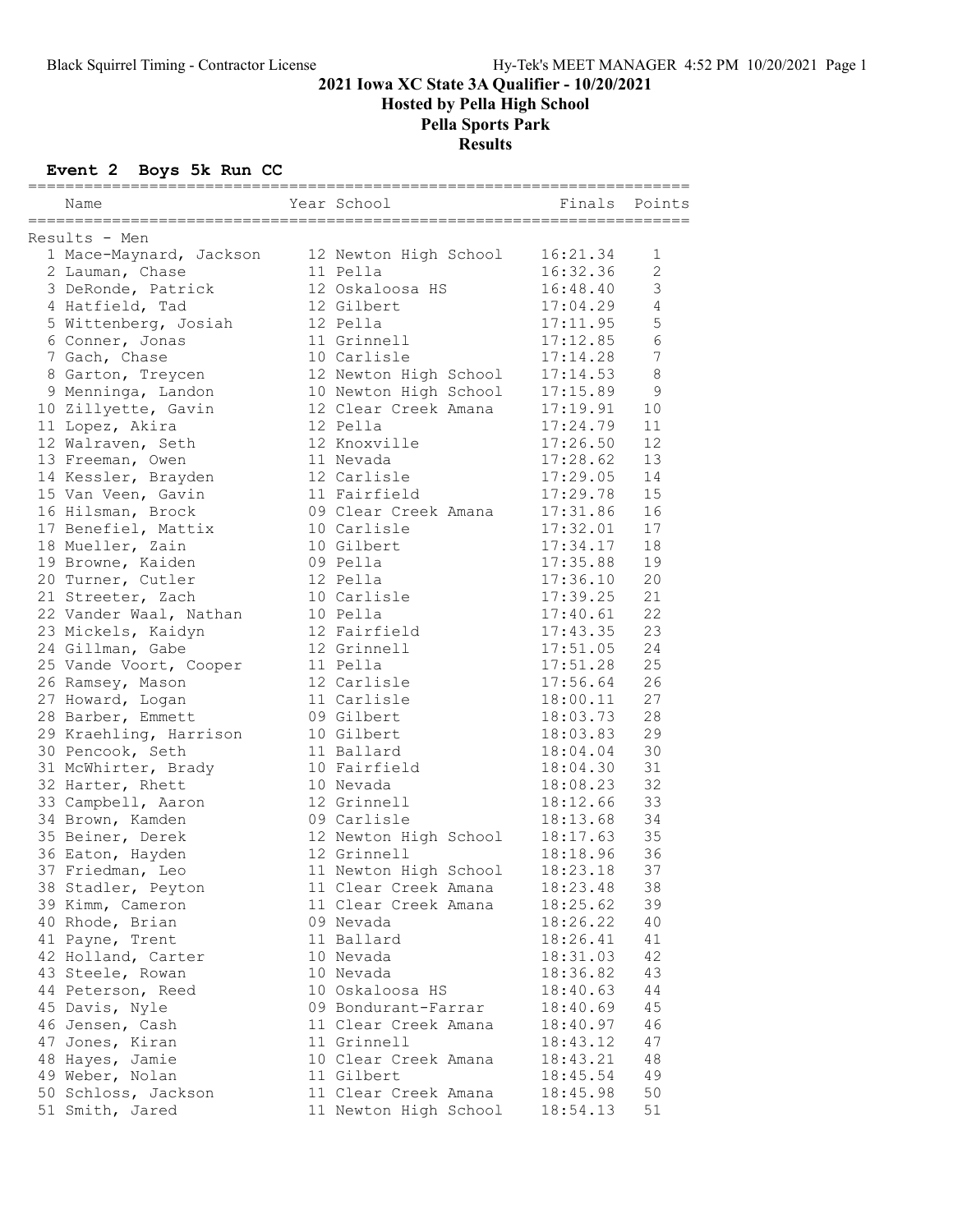Hosted by Pella High School

## Pella Sports Park

## Results

### ....Event 2 Boys 5k Run CC

|  | 52 Konczal, Nate         | 10 Fairfield          | 18:54.19 | 52 |
|--|--------------------------|-----------------------|----------|----|
|  | 53 Welch-Groves, Cameron | 12 Bondurant-Farrar   | 18:56.19 | 53 |
|  | 54 Scott, Aden           | 12 Oskaloosa HS       | 19:00.90 | 54 |
|  | 55 Brekke, Chase         | 12 Ballard            | 19:04.70 | 55 |
|  | 56 Walker, Lucas         | 10 Bondurant-Farrar   | 19:06.48 | 56 |
|  | 57 Crites, Alex          | 11 Grinnell           | 19:07.34 | 57 |
|  | 58 Sage, Bradley         | 10 Ballard            | 19:10.92 | 58 |
|  | 59 Eivins, David         | 09 Bondurant-Farrar   | 19:12.88 | 59 |
|  | 60 Artz, John            | Gilbert               | 19:15.33 | 60 |
|  | 61 Luck, Reid            | 09 Oskaloosa HS       | 19:19.48 | 61 |
|  | 62 Purvis, Max           | 12 Knoxville          | 19:19.81 | 62 |
|  | 63 Jackson, Andrew       | 12 Knoxville          | 19:23.02 | 63 |
|  | 64 Abrahamson, Phillip   | 12 Oskaloosa HS       | 19:24.81 | 64 |
|  | 65 Mauck, Dayton         | 09 Fairfield          | 19:25.88 | 65 |
|  | 66 Buchli, Collin        | 11 Newton High School | 19:27.81 | 66 |
|  | 67 Perkins, Riley        | 09 Fairfield          | 19:29.79 | 67 |
|  | 68 Frideres, Nick        | 11 Nevada             | 19:30.87 | 68 |
|  | 69 Mills, Lucas          | 10 Nevada             | 19:36.10 | 69 |
|  | 70 Blanchard, Beaux      | 09 Grinnell           | 19:45.22 | 70 |
|  | 71 Coy, Tobias           | 12 Bondurant-Farrar   | 19:46.03 | 71 |
|  | 72 Charter, Zack         | 09 Ballard            | 19:46.33 | 72 |
|  | 73 Picard, Peter         | 12 Knoxville          | 19:49.19 | 73 |
|  | 74 Leonard, William      | 12 Oskaloosa HS       | 19:57.39 | 74 |
|  | 75 Ryan, Isaac           | 12 Gilbert            | 20:00.86 | 75 |
|  | 76 Hembrook, Joey        | 12 Knoxville          | 20:01.09 | 76 |
|  | 77 Schmidt, Ezra         | 09 Knoxville          | 20:01.77 | 77 |
|  | 78 Lyman, Gavin          | 10 Bondurant-Farrar   | 20:03.52 | 78 |
|  | 79 Huntrods, Logan       | 09 Ballard            | 20:05.61 | 79 |
|  | 80 Engelbrecht, Carter   | 12 Bondurant-Farrar   | 20:17.04 | 80 |
|  | 81 McGill, Kaden         | 11 Knoxville          | 20:23.87 | 81 |
|  | 82 Anderson, Jaison      | 11 Oskaloosa HS       | 20:31.60 | 82 |
|  | 83 Rippey, Dallen        | 11 Fairfield          | 20:58.10 | 83 |
|  | 84 Godbold, Ian          | 11 Ballard            | 21:47.00 | 84 |
|  |                          |                       |          |    |

|                                    |       | Team Scores    |                       |                |                |      |      |      |      |
|------------------------------------|-------|----------------|-----------------------|----------------|----------------|------|------|------|------|
| Rank Team                          | Total |                | $1 \t 2 \t 3$         | $\overline{4}$ | 5 <sup>7</sup> | $*6$ | $*7$ | $*8$ | $*9$ |
| Results - Men                      |       |                |                       |                |                |      |      |      |      |
| 1 Pella                            |       |                | 57 2 5 11 19 20 22 25 |                |                |      |      |      |      |
| Total Time: 1:26:21.08<br>17:16.22 |       |                |                       |                |                |      |      |      |      |
| Average:<br>2 Carlisle             | 85    |                | 7 14 17 21 26 27 34   |                |                |      |      |      |      |
| Total Time: 1:27:51.23             |       |                |                       |                |                |      |      |      |      |
| 17:34.25<br>Average:               |       |                |                       |                |                |      |      |      |      |
| 3 Newton High School               | 90    | $\overline{1}$ | 8 <sup>8</sup>        | 9 35 37 51     |                |      | 66   |      |      |
| Total Time: 1:27:32.57             |       |                |                       |                |                |      |      |      |      |
| 17:30.52<br>Average:               |       |                |                       |                |                |      |      |      |      |